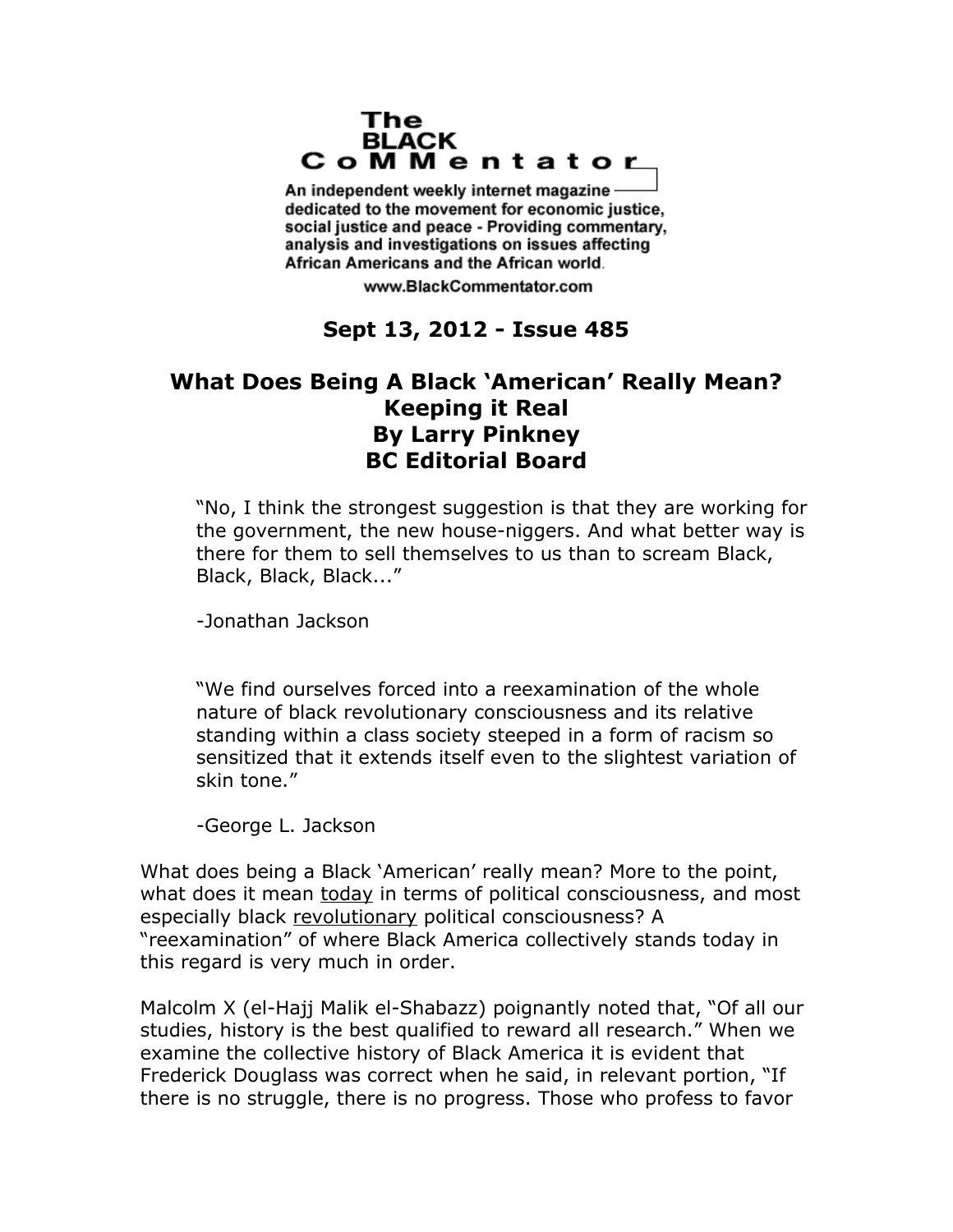freedom, and deprecate agitation are men who want crops without plowing up the ground, they want rain without thunder and lightning."

Like the Indigenous Native peoples of this land (well before the thirteen colonies declared their independence from the yoke of the British Crown), Black people collectively possessed a belief in the dignity of human beings, and had a loathing for the oppression of any peoples of any and all colors. Our collective history in this nation had taught us, first-hand, the objectionable nature and utter futility of greed and domination. We longed to be free from the brutal physical bondage of slavery.

As a result of enormous hardships, trials, and tribulations Black America developed a unique consciousness, and in many respects became the conscience of this nation. Nevertheless, as time progressed there were also those Booker T. Washington-type accomodationists and systemic collaborator elements within our ranks, as so well delineated in many of the collected writings of the late, great W.E.B. Du Bois.

In point of fact, much of Black America, by the early 20th century, had moved from blatant physical bondage to an insidious form of mental bondage. Many years earlier, when Harriet Tubman stated she that "had freed a thousand slaves" and "could have freed a thousand more if only they knew they were slaves;" she was referring not only to physical slavery - but also to mental slavery.

Nonetheless, Black America continued to produce many women and men of principle and stamina, including Malcolm X, Fannie Lou Hamer, and Martin Luther King, Jr., etc. By the mid to late 20th century, after the corporate U.S. government-sponsored assassinations of both Malcolm X and Martin Luther King, Jr., it had become obvious to the power brokers of the U.S. political system that people of all colors in this nation, and particularly Black America, were demanding real change and had to be "neutralized" [i.e. rendered politically null and void]. In the words of Jonathan Jackson, the low level "new house niggers" had not been able to effectively stem the rising revolutionary political consciousness of Black America. Thus, a different, more insidious strategy was developed, nurtured, and deployed in order to dumb-down the rising consciousness of everyday people, with a special emphasis upon neutralizing the political revolutionary consciousness of Black America. That strategy was developed, nurtured, and deployed, by the early part of the 21st century, in the person of the smooth-tongued, war mongering, Africa-bombing,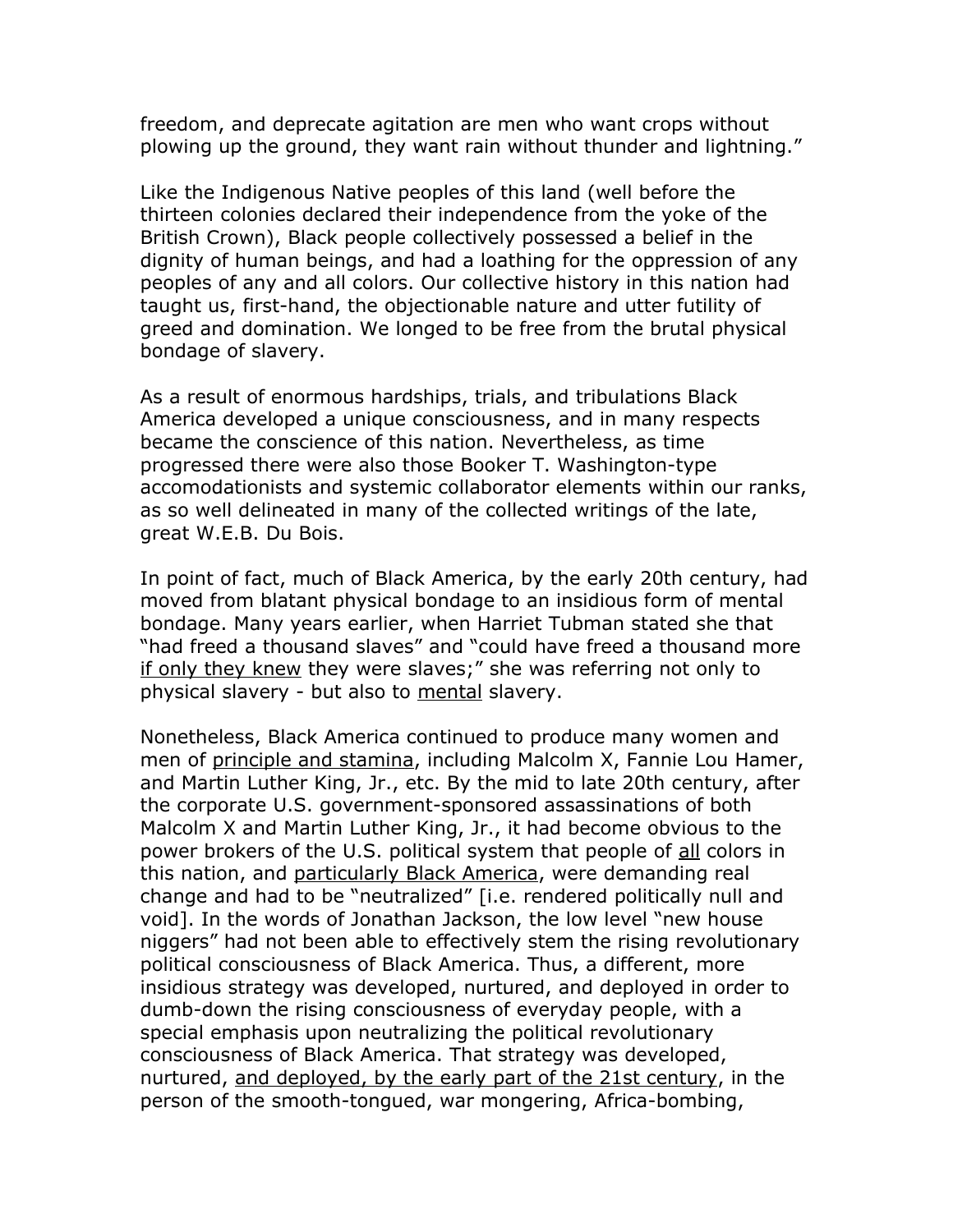NDAA-signing, 'Kill List,' nominally black, U.S. president, Barack Obama. By 2009, the revolutionary political consciousness of Black America, had in large measure, been neutralized by the corporatecontrolled U.S. government, thanks to the past and ongoing chicanery of Mr. 'Yes we can', 'Hope and change' Barack Obama, and his unprincipled systemic minions.

So what is the state of Black America's revolutionary consciousness today? It is nowhere near where it should, could, and needs to be. What does being a Black American really mean? It means that it is time to rejoin the developing revolution with our Brown, White, Red, and Yellow sisters and brothers in this nation and throughout Mother Earth.

What does it really mean to be a Black American? Beyond mere color, being Black is first and foremost a conscious political, social, and economic commitment to the struggle for the collective betterment of the descendants of the Black slavery holocaust in what has now become the United States of America, in conjunction with other people of color and humanity as a whole.

It is time to collectively regain our revolutionary political consciousness and act accordingly.

Remember: Each one, reach one. Each one, teach one. Onward, then, my sisters and brothers! Onward!

*BlackCommentator.com Editorial Board member and Columnist, Larry Pinkney, is a veteran of the Black Panther Party, the former Minister of Interior of the Republic of New Africa, a former political prisoner and the only American to have successfully self-authored his civil / political rights case to the United Nations under the International Covenant on Civil and Political Rights. In connection with his political organizing activities in opposition to voter suppression, etc., Pinkney was interviewed in 1988 on the nationally televised PBS* News Hour*, formerly known as* The *MacNeil /* Lehrer News Hour*. For more about Larry Pinkney see the book,* [Saying No to Power: Autobiography of a](http://www.amazon.com/gp/product/0887392865/ref=as_li_tf_tl?ie=UTF8&tag=blackcommenta-20&link_code=as3&camp=211189&creative=373489&creativeASIN=0887392865)  20th Century Activist and Thinker, by William Mandel [Introduction by *Howard Zinn]. (Click [here](http://www.struggle-and-win.net/13201/43480.html) to read excerpts from the book.) Click* [here](http://www.blackcommentator.com/contact_forms/larry_pinkney/gbcf_form.php) *to contact Mr. Pinkney.*